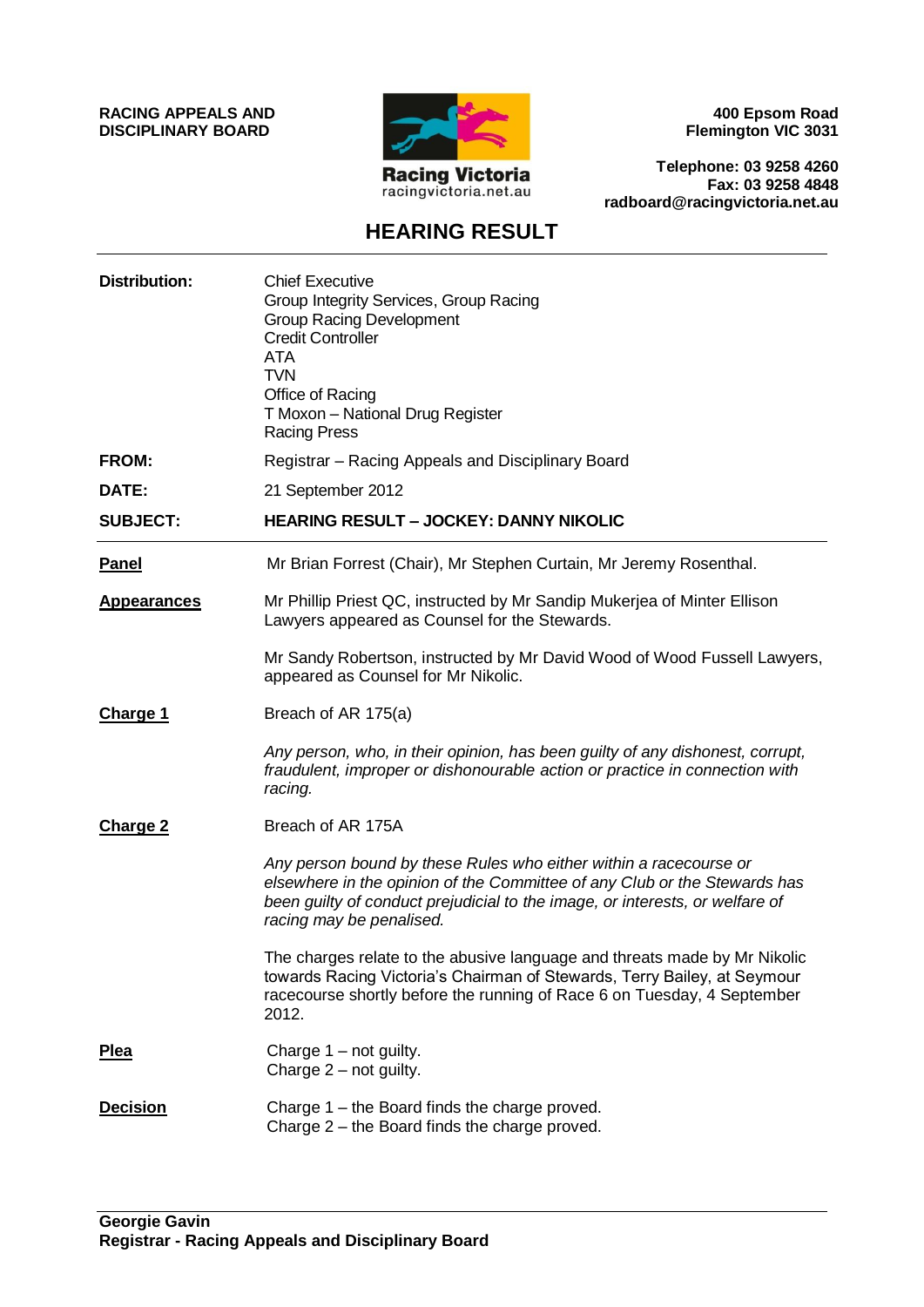# **TRANSCRIPT OF PROCEEDINGS**

## **RACING APPEALS AND DISCIPLINARY BOARD**

\_\_\_\_\_\_\_\_\_\_\_\_\_\_\_\_\_\_\_\_\_\_\_\_\_\_\_\_\_\_\_\_\_\_\_\_\_\_\_\_\_\_\_\_\_\_\_\_\_\_\_\_\_\_\_\_\_\_\_\_\_\_\_

**MR B. FORREST, Chairman MR S. CURTAIN MR J. ROSENTHAL**

#### **EXTRACT OF PROCEEDINGS**

**DECISION**

### **JOCKEY: DANNY NIKOLIC**

#### **MELBOURNE**

#### **FRIDAY, 21 SEPTEMBER 2012**

MR P.G. PRIEST QC, with MR G. MUKHERJI appeared on behalf of the RVL stewards

MR S. ROBERTSON appeared on behalf of Mr D. Nikolic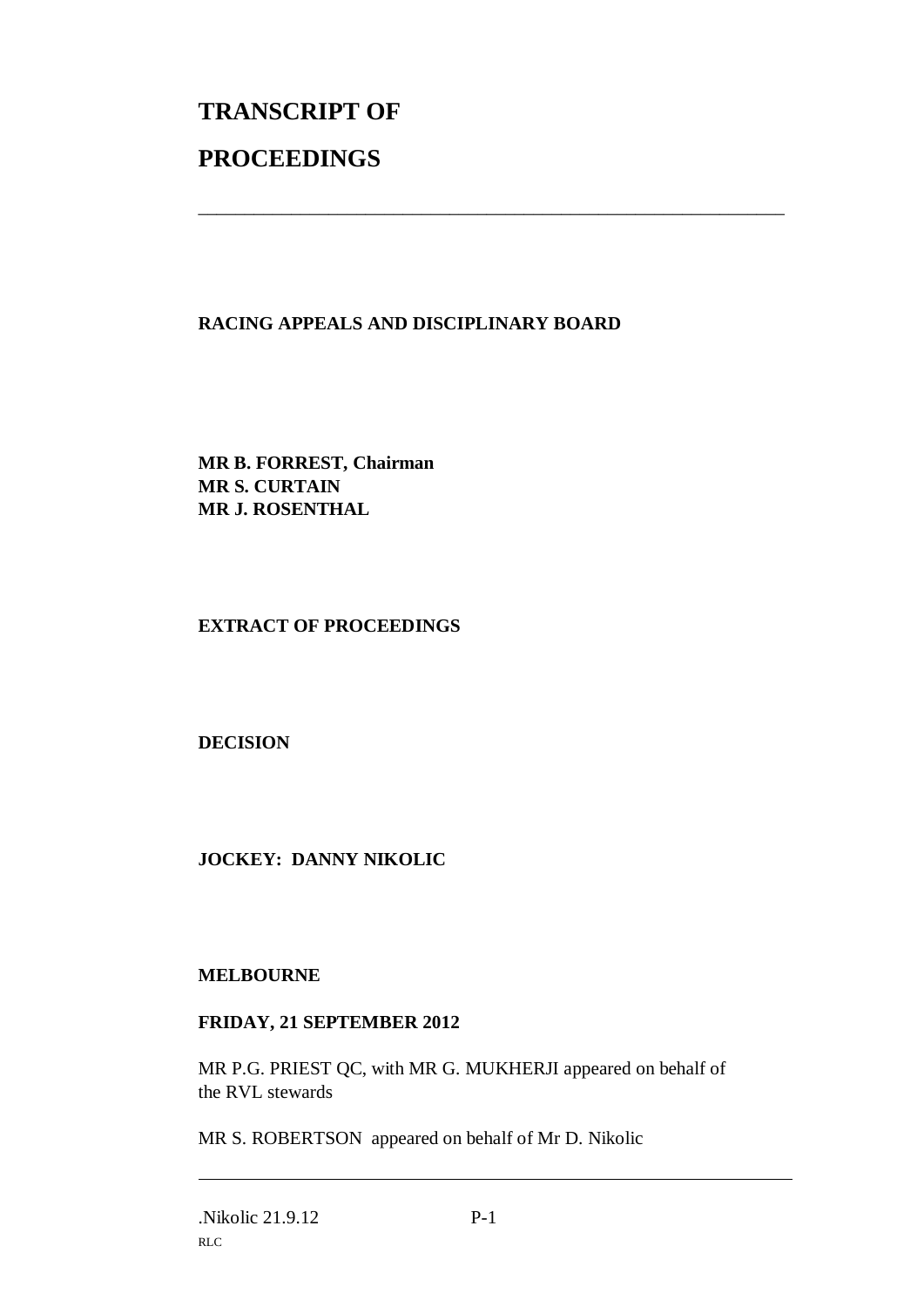CHAIRMAN: Jockey, Mr Danny Nikolic, has pleaded not guilty to two charges laid against him by Mr Robert Cram, deputy chairman of Racing Victoria stewards, first, with breaching AR 175 (a) which reads, relevantly:

*The Stewards may penalise any person who in their opinion has been guilty of any improper or dishonourable action or practice in connection with racing.*

Second, with a breach of Rule 175A which relevantly reads:

*Any person bound by these Rules who either within a racecourse or elsewhere in the opinion of the Stewards has been guilty of conduct prejudicial to the image, or interests, or welfare of racing may be penalised.* 

The particulars said to constitute both charges were these:

On 4 September 2012, at a race meeting held at Seymour racecourse, shortly before the running of race 6, you approached the chairman of RVL stewards, Mr Terry Bailey, and directed abusive language towards him which included describing him on multiple occasions as a "cunt" and words to the following effect, "We've all got families, cunt, and we know where yours live, cunt."

Mr Terry Bailey, chairman of stewards, was officiating as a member of the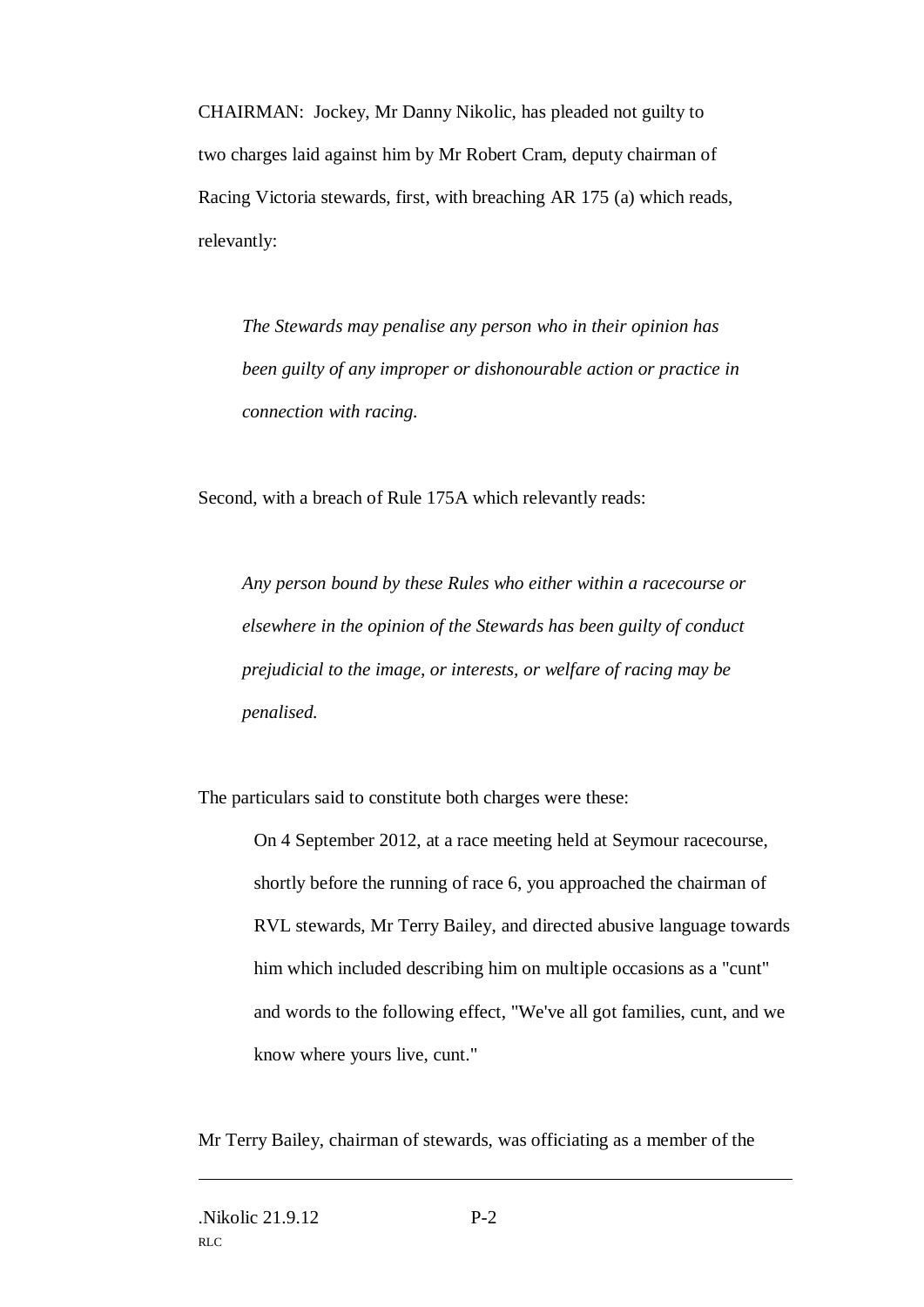stewards' panel at Seymour on 4 September 2012. Ms Joelene McSwain, deputy steward, chaired the panel.

As Nikolic was riding his mount to the barriers prior to race 5, passing the stewards' tower gate near where Bailey was standing, he called to Bailey, "Keep your eyes on the road, Terry." After the race, Bailey called Nikolic into the stewards' room to explain his comment, putting it to Nikolic that it suggested some kind of threat. Nikolic replied he was referring to a TV commercial, "Keep your eyes on the road, Rhonda." The meeting became confrontational, Bailey repeatedly asking Nikolic what he meant by the saying, and Nikolic replying by asking Bailey whether he felt threatened. The atmosphere was tense. Eventually Bailey adjourned the inquiry.

According to Bailey, shortly before race 6 as he was walking towards the stewards' tower, he saw Nikolic, who was not riding in the race, also walking towards the tower. As Bailey reached the foot of the tower ladder, Nikolic directed at him the language described above in the particulars of charges. Bailey said the expletives continued as he climbed the ladder. He did not respond or say anything to Nikolic.

When he entered the tower, Bailey made a note in his racebook of what Nikolic said. Ms McSwain arrived at the tower a few minutes after Bailey. She observed that Bailey was visibly upset and appeared agitated. Bailey informed her of what had happened. After race 6 and while Bailey was in the mounting yard and answering a call on his mobile, Nikolic came and stood close to him.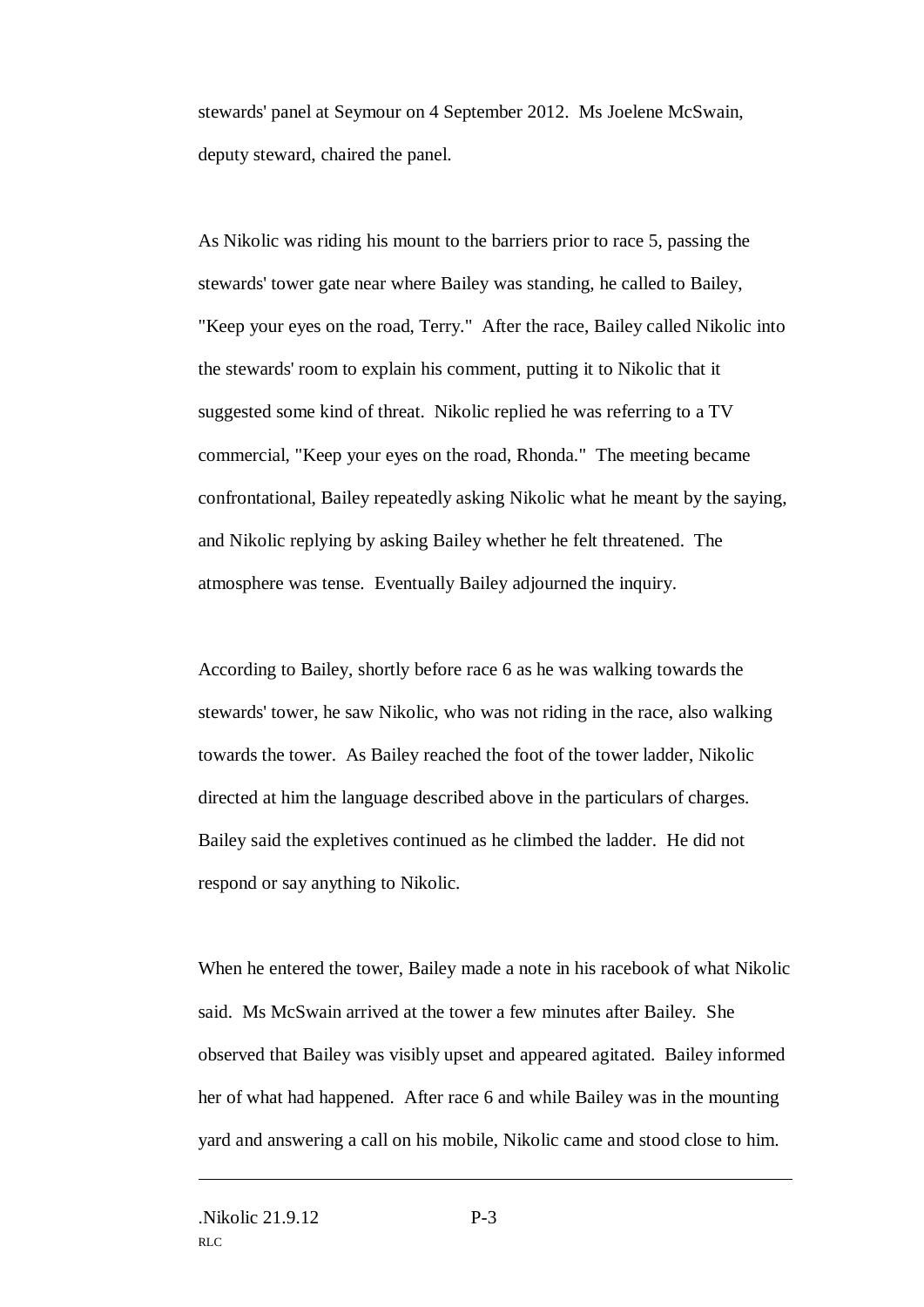Bailey abruptly ended the call and queried Nikolic as to what he was doing. Bailey said he understood Nikolic was saying he was going to look at some signage. Nikolic for his part says he told Bailey he was going to walk the track. Bailey twice requested Nikolic return to the jockeys' room. Nikolic refused. Bailey then told him to pack his bags and go home.

Bailey then directed the starter, Mr Didham, to inform Mr Cox, the trainer of the horse Nikolic was to ride in race 7, that a substitute rider was required.

A flurry of activity followed. Nikolic spoke to the jockeys as a group in the jockeys' room, asking for their support because he had been stood down and telling them Bailey was going to break his career. He also offered to pay their expenses for the day if they went on strike.

A deputation of three senior jockeys wanted to hear Bailey's version of events as to why Nikolic was stood down. Mr O'Keeffe, CEO of the Jockeys Association, was contacted by phone. He spoke to the jockeys and also with Bailey. The jockey deputation met with Bailey. A substitute rider for Nikolic was arranged and the race meeting continued with the starting time of the next race put back 10 minutes. As race 7 was being run, Nikolic left the racecourse.

At the conclusion of the race meeting, the stewards' panel decided that Nikolic be stood down indefinitely.

In his defence to the charges, Nikolic denies saying to Bailey what is alleged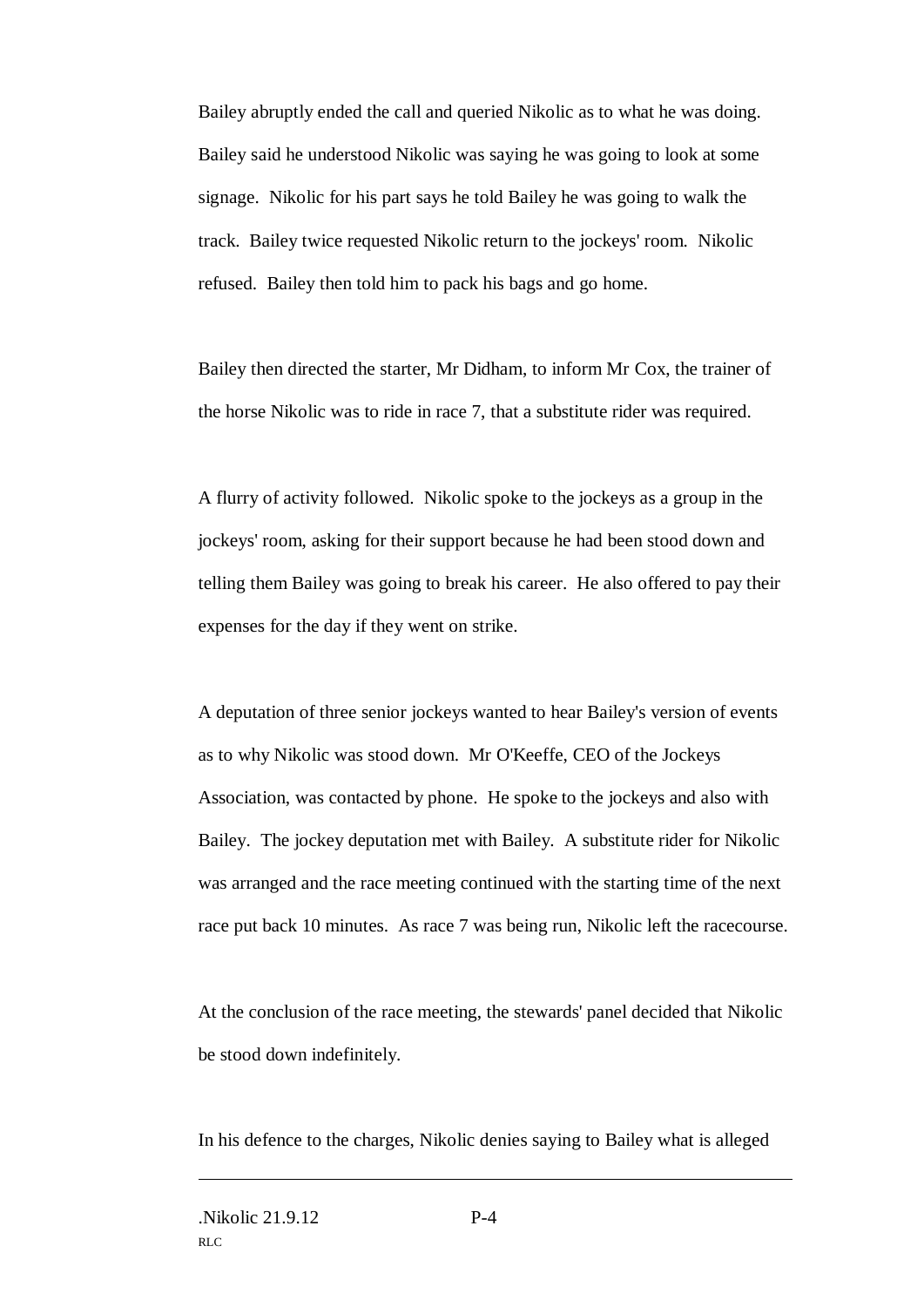against him, asserting that Bailey's evidence is a fabrication designed to get at him. Nikolic further asserts that when he was standing near the gate to the stewards' tower prior to race 6, Bailey said to him, "I told you I was going to fuck your career," to which Nikolic says he replied to the effect, "Don't you think you've already done a pretty good job." Bailey refutes these assertions and the Nikolic version of what was said.

A breach of the rules must be proved to the reasonable satisfaction of the Board on the balance of probabilities. As Dixon J stated in *Briginshaw*, that requires the Board to have regard to the seriousness of the allegations, the inherent unlikelihood of an occurrence of a given description, or the gravity of the consequences flowing from a particular finding.

In the present case, as the allegations are serious with particularly grave consequences, these are matters which must affect the answer to the question as to whether the allegations relied upon by the stewards have been proved.

The ultimate determination in this matter depends predominantly upon an assessment of the veracity of witnesses; in essence, a dispute as to what was said by Bailey and Nikolic.

In the judgment of the Board, Bailey is a reliable and truthful witness. The Board accepts as the truth his evidence of what was said to him by Nikolic at the stewards' tower shortly before race 6. The Board also accepts McSwain as a truthful witness. She observed the demeanour of Bailey in the tower shortly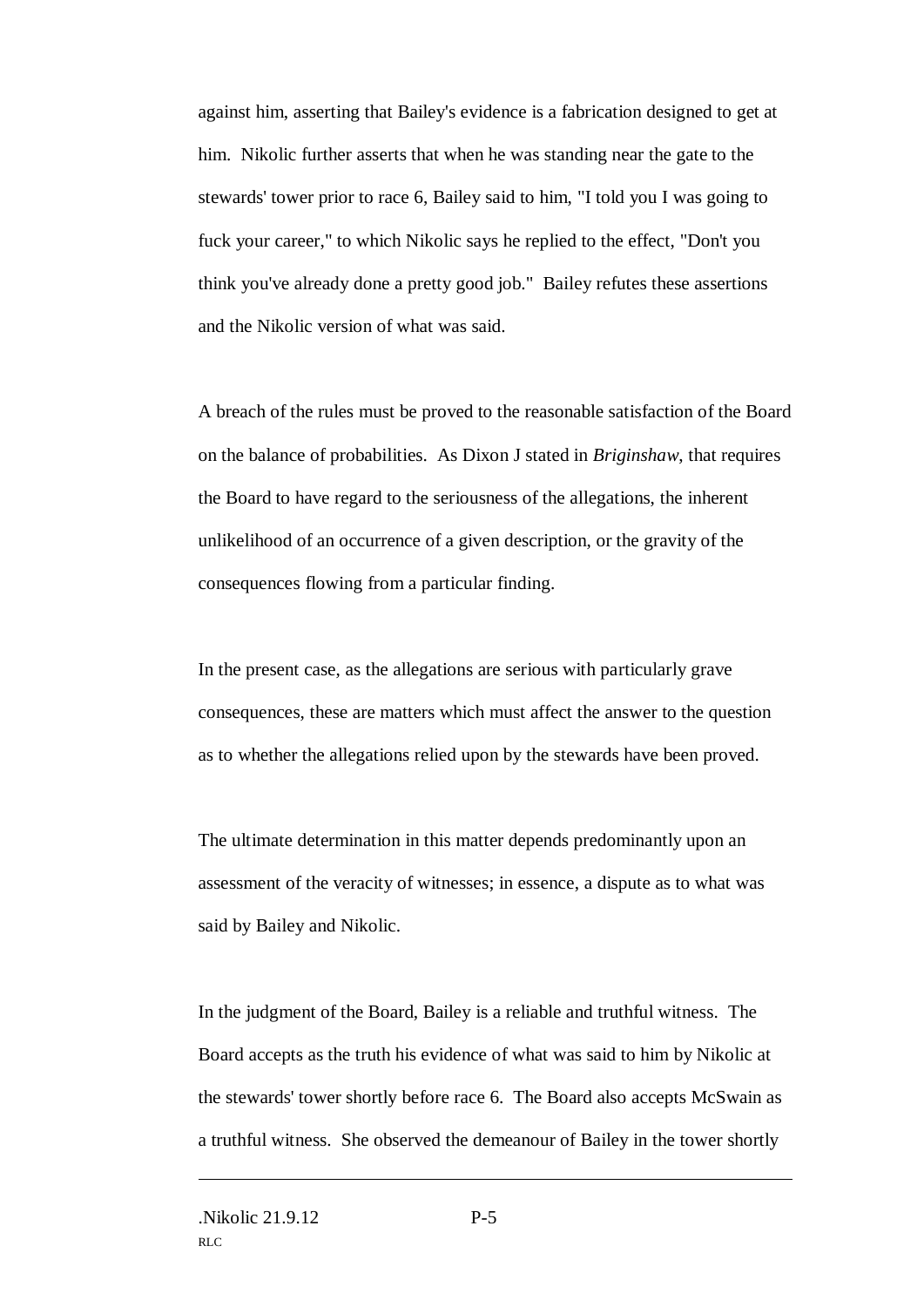afterwards as agitated and visibly upset. Any lack of precise language by Bailey or want of precise recollection by McSwain when discussing what Nikolic said does not in our view detract from the substance of their evidence or the strength of the contemporaneous record.

The Board also accepts that the probable explanation for Bailey's demeanour is consistent with a reaction that might reasonably be expected of a person having had threats made to his family shortly beforehand.

It was put on behalf of Nikolic that Bailey's demeanour is explained by a sudden realisation by him of the significance of what Nikolic alleges he said. The Board does not accept this hypothesis.

Referring to the Nikolic submission of the fabrication, Bailey's reaction as identified by McSwain could invite an inference that Bailey's demeanour was a pretence, part of a plan designed to falsely implicate Nikolic in breach of the rules, in other words, a calculated act of malevolence on the part of Bailey.

In the Board's opinion, there is no basis for such an inference to be drawn. Further, the Board finds that it is inherently unlikely that Bailey manufactured the threat. The note that Bailey entered in his racebook is, the Board accepts, an accurate and contemporaneous note of what was said to him by Nikolic.

In making these findings, the Board places no reliance on the testimony of Mr Conway.